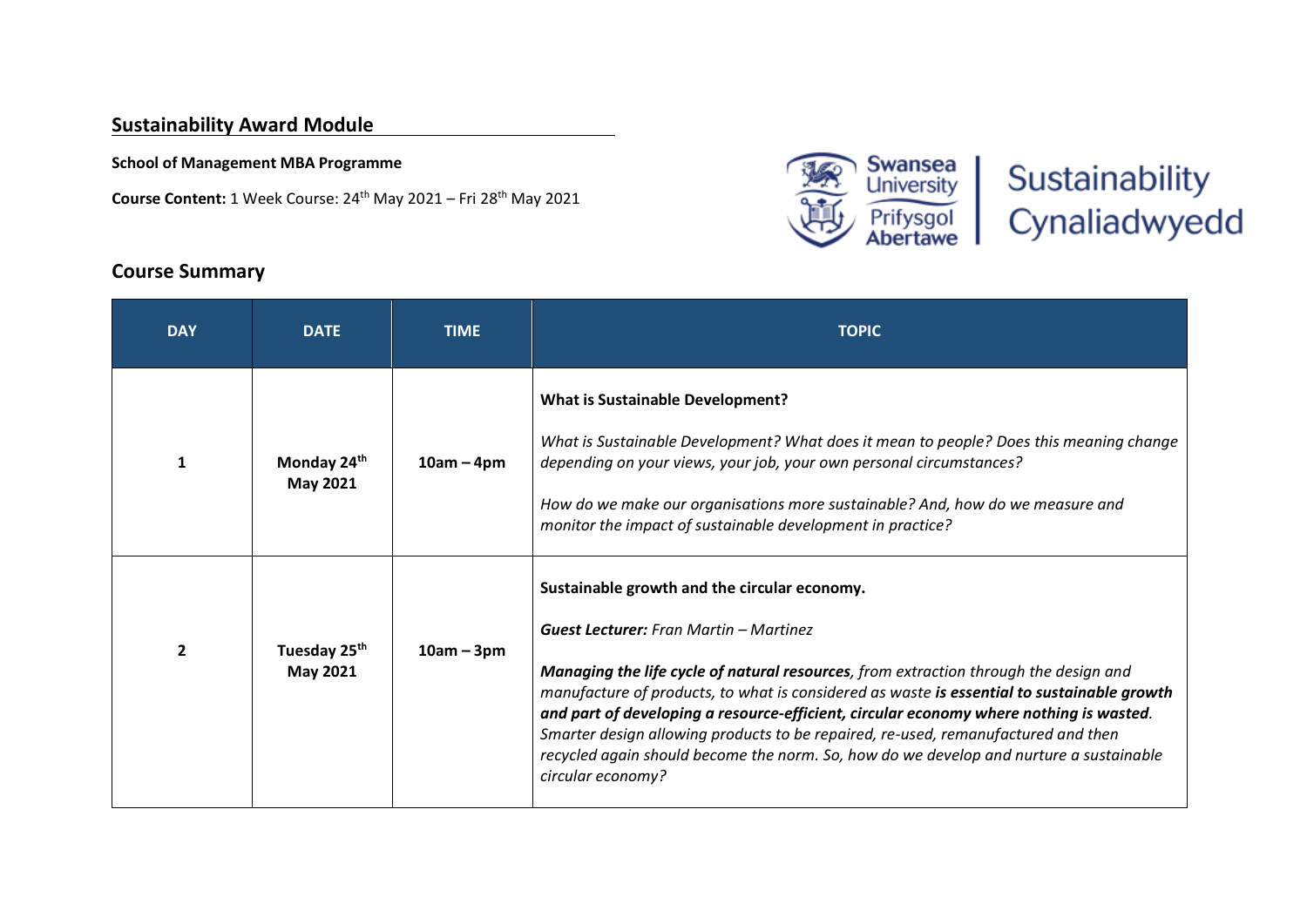| 3 | Wednesday 26th<br>May 2021          | $10am - 4pm$ | Delivering the UN Sustainable Development Goals.<br>The United Nations Sustainable Development Goals, adopted by all United Nations Member<br>States in 2015, provides a shared blueprint for peace and prosperity for people and the<br>planet. At the heart of the Goals, is a global partnership, that recognizes that ending<br>poverty and other deprivations must go hand in hand with strategies that improve health<br>and education, reduce inequality, and spur economic growth - all the while tackling climate<br>change. But, how do we as a higher educational institution deliver these goals?                                                                             |
|---|-------------------------------------|--------------|-------------------------------------------------------------------------------------------------------------------------------------------------------------------------------------------------------------------------------------------------------------------------------------------------------------------------------------------------------------------------------------------------------------------------------------------------------------------------------------------------------------------------------------------------------------------------------------------------------------------------------------------------------------------------------------------|
| 4 | Thursday 27th<br>May 2021           | $10am - 3pm$ | <b>Volunteering &amp; Engagement Day.</b><br>Volunteering can help you gain new skills, gain experience and as research suggests reduces<br>stress, anxiety and improves your overall wellbeing.<br>A day volunteering with us will see you learn more about the campus you live and study on,<br>as well as some top tips and ideas on how to be more sustainable in your everyday lives.                                                                                                                                                                                                                                                                                                |
| 5 | Friday 28 <sup>th</sup> May<br>2021 | $10am - 4pm$ | Reflection.<br>Reflection helps us to develop our skills and review their effectiveness. It can help us develop<br>creative thinking and encourages engagement in work processes. It offers us the<br>opportunity to identify and consider our own core values and become better decision<br>makers in the process. Reflection can also improve our own self-awareness and is a key<br>component of emotional intelligence, enabling us to develop a better understanding of<br>others and their views and needs.<br>Reflecting on the past week and the topics that we have covered; you will have the day to<br>produce your own video or work as a group to reflect on sustainability. |